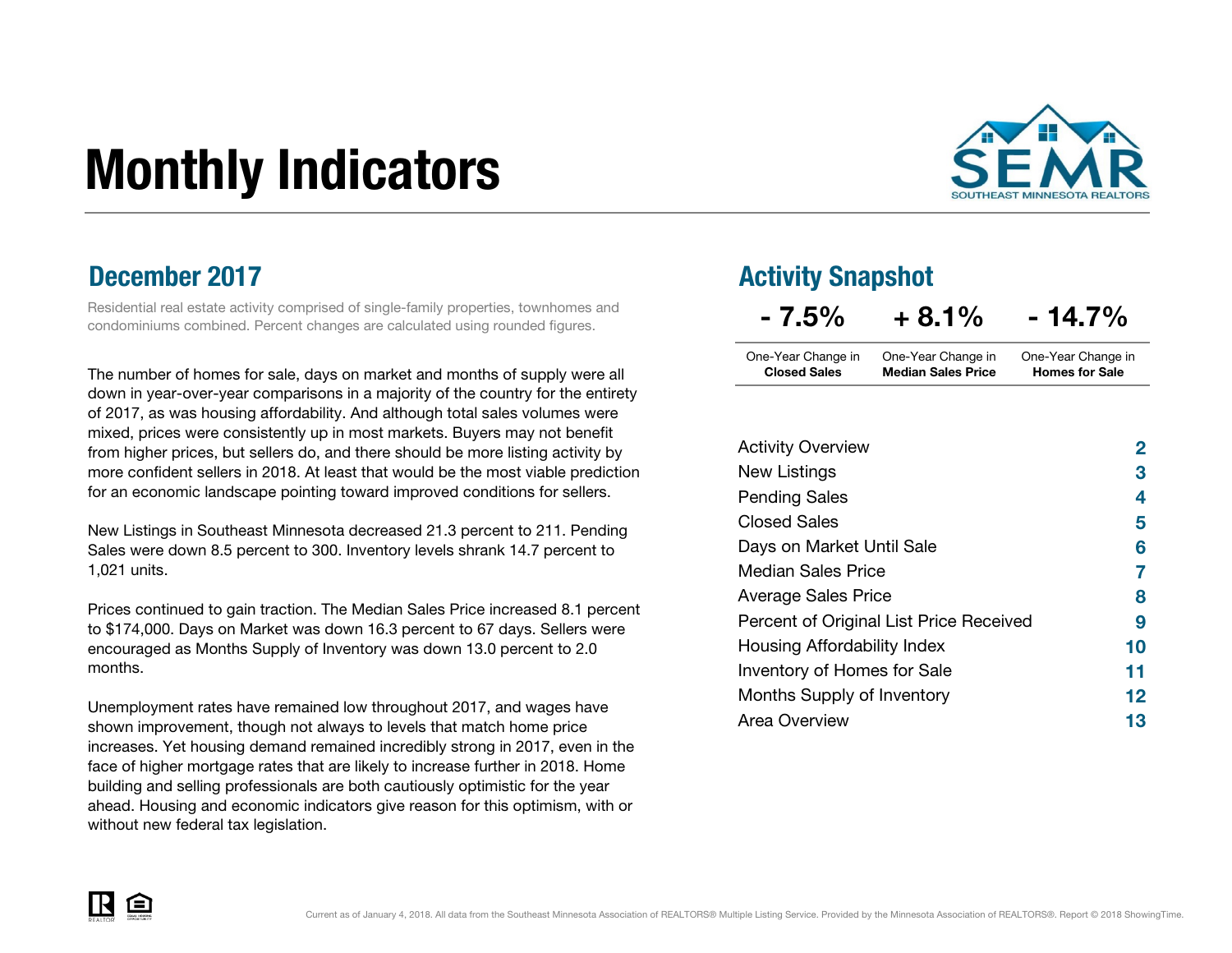### Activity Overview

Key metrics by report month and for year-to-date (YTD) starting from the first of the year.



| <b>Key Metrics</b>           | <b>Historical Sparkbars</b>              | 12-2016   | 12-2017   | <b>Percent Change</b> |                | <b>YTD 2016 YTD 2017</b> | <b>Percent Change</b> |
|------------------------------|------------------------------------------|-----------|-----------|-----------------------|----------------|--------------------------|-----------------------|
| <b>New Listings</b>          | 12-2014<br>12-2015<br>12-2017<br>12-2016 | 268       | 211       | $-21.3%$              | 7,008          | 6,836                    | $-2.5%$               |
| <b>Pending Sales</b>         | 12-2014<br>12-2015<br>12-2016<br>12-2017 | 328       | 300       | $-8.5%$               | 6,260          | 6,063                    | $-3.1%$               |
| <b>Closed Sales</b>          | 12-2014<br>12-2016<br>12-2015<br>12-2017 | 479       | 443       | $-7.5%$               | 6,253          | 6,118                    | $-2.2%$               |
| <b>Days on Market</b>        | 12-2014<br>12-2015<br>12-2016<br>12-2017 | 80        | 67        | $-16.3%$              | 74             | 63                       | $-14.9%$              |
| <b>Median Sales Price</b>    | 12-2014<br>12-2015<br>12-2016<br>12-2017 | \$160,950 | \$174,000 | $+8.1%$               | \$165,000      | \$176,500                | $+7.0%$               |
| <b>Avg. Sales Price</b>      | 12-2014<br>12-2015<br>12-2016<br>12-2017 | \$188,260 | \$204,240 | $+8.5%$               | \$188,844      | \$204,866                | $+8.5%$               |
| Pct. of Orig. Price Received | 12-2014<br>12-2016<br>12-2017<br>12-2014 | 94.5%     | 95.4%     | $+1.0%$               | 96.0%          | 96.8%                    | $+0.8%$               |
| <b>Affordability Index</b>   | 12-2014<br>12-2015<br>12-2016<br>12-2017 | 235       | 225       | $-4.3%$               | 229            | 222                      | $-3.1%$               |
| <b>Homes for Sale</b>        | 12-2014<br>12-2016<br>12-2017<br>12-2015 | 1,197     | 1,021     | $-14.7%$              | $\overline{a}$ |                          |                       |
| <b>Months Supply</b>         | 12-2014<br>12-2015<br>12-2016<br>12-2017 | 2.3       | 2.0       | $-13.0%$              |                |                          |                       |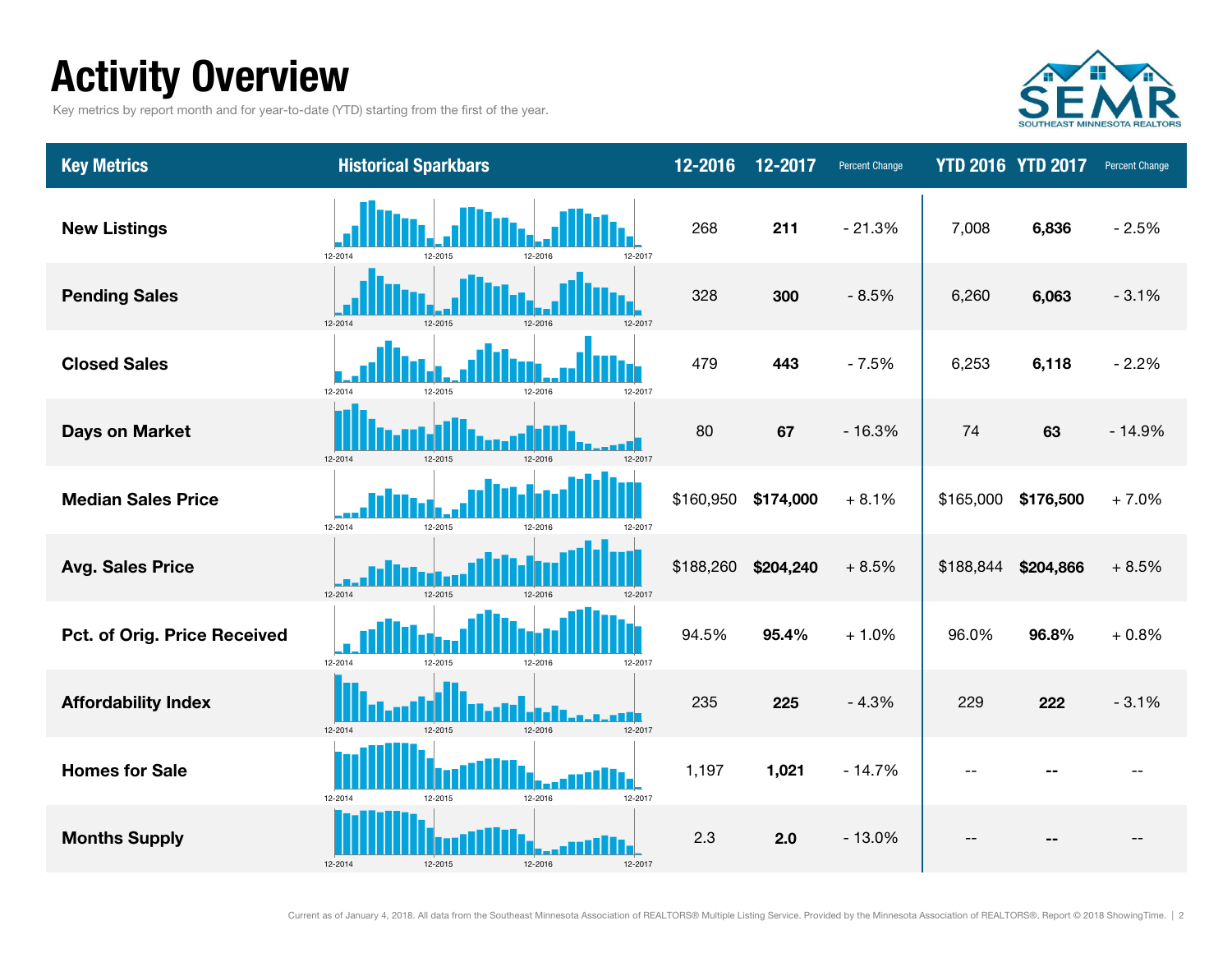### New Listings

A count of the properties that have been newly listed on the market in a given month.







| <b>New Listings</b> |     | <b>Prior Year</b> | <b>Percent Change</b> |
|---------------------|-----|-------------------|-----------------------|
| January 2017        | 303 | 352               | -13.9%                |
| February 2017       | 501 | 525               | -4.6%                 |
| March 2017          | 751 | 813               | -7.6%                 |
| April 2017          | 793 | 819               | $-3.2\%$              |
| May 2017            | 795 | 787               | $+1.0%$               |
| June 2017           | 711 | 741               | $-4.0\%$              |
| <b>July 2017</b>    | 661 | 640               | $+3.3%$               |
| August 2017         | 696 | 652               | $+6.7%$               |
| September 2017      | 580 | 568               | $+2.1%$               |
| October 2017        | 486 | 471               | $+3.2\%$              |
| November 2017       | 348 | 372               | $-6.5%$               |
| December 2017       | 211 | 268               | $-21.3%$              |
| 12-Month Avg        | 570 | 584               | $-2.4%$               |

#### Historical New Listings by Month

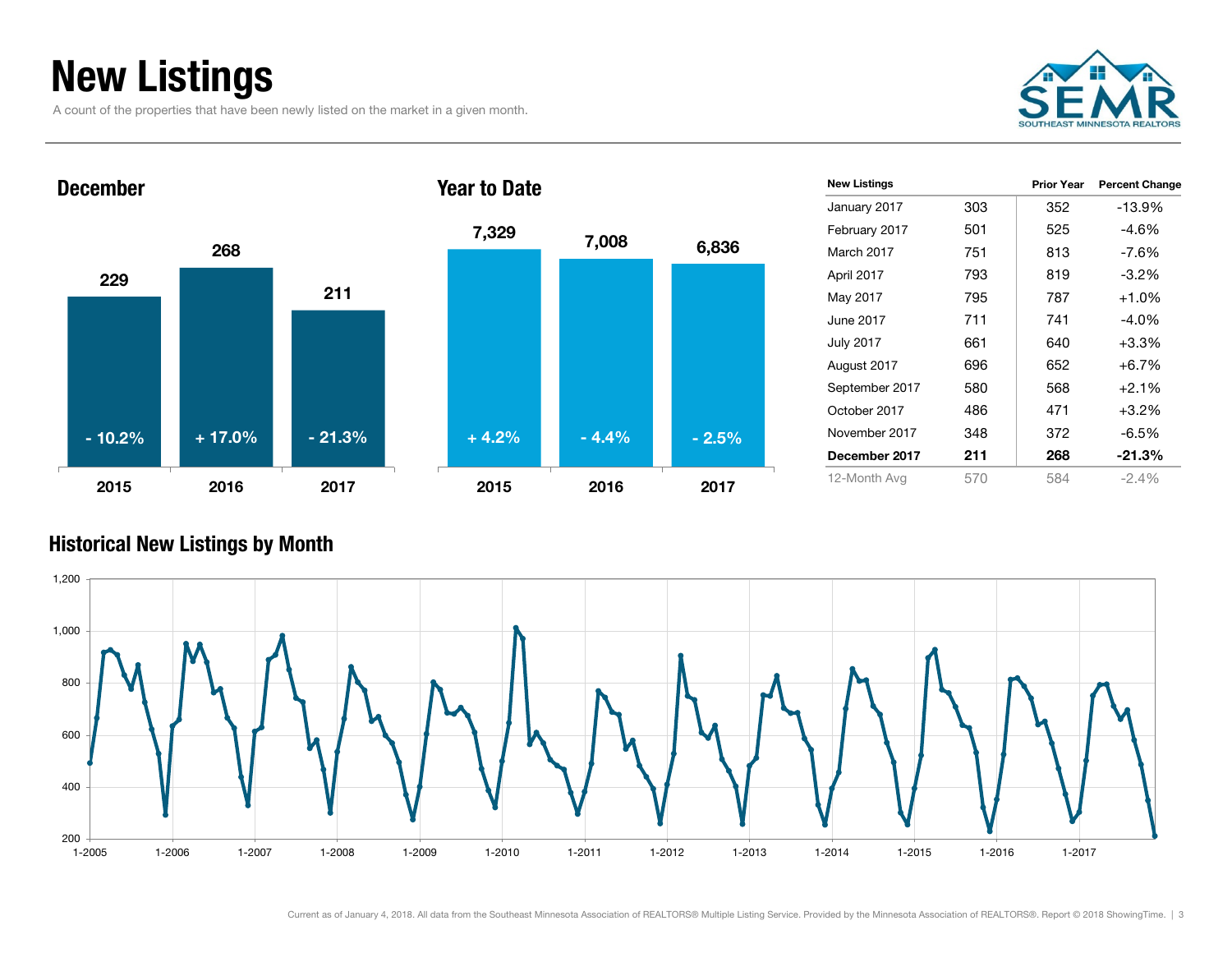### Pending Sales

A count of the properties on which offers have been accepted in a given month.





| 6,253    | 6,260   | 6,063   |
|----------|---------|---------|
|          |         |         |
|          |         |         |
| $+18.3%$ | $+0.1%$ | $-3.1%$ |
| 2015     | 2016    | 2017    |

| <b>Pending Sales</b> |     | Prior Year | <b>Percent Change</b> |
|----------------------|-----|------------|-----------------------|
| January 2017         | 314 | 316        | $-0.6%$               |
| February 2017        | 402 | 442        | $-9.0\%$              |
| March 2017           | 598 | 653        | $-8.4%$               |
| April 2017           | 637 | 699        | $-8.9\%$              |
| May 2017             | 731 | 676        | $+8.1%$               |
| June 2017            | 606 | 609        | $-0.5%$               |
| <b>July 2017</b>     | 556 | 570        | $-2.5%$               |
| August 2017          | 552 | 588        | $-6.1%$               |
| September 2017       | 498 | 470        | $+6.0%$               |
| October 2017         | 469 | 498        | $-5.8%$               |
| November 2017        | 400 | 411        | $-2.7\%$              |
| December 2017        | 300 | 328        | $-8.5\%$              |
| 12-Month Avg         | 505 | 522        | $-3.3\%$              |

#### Historical Pending Sales by Month

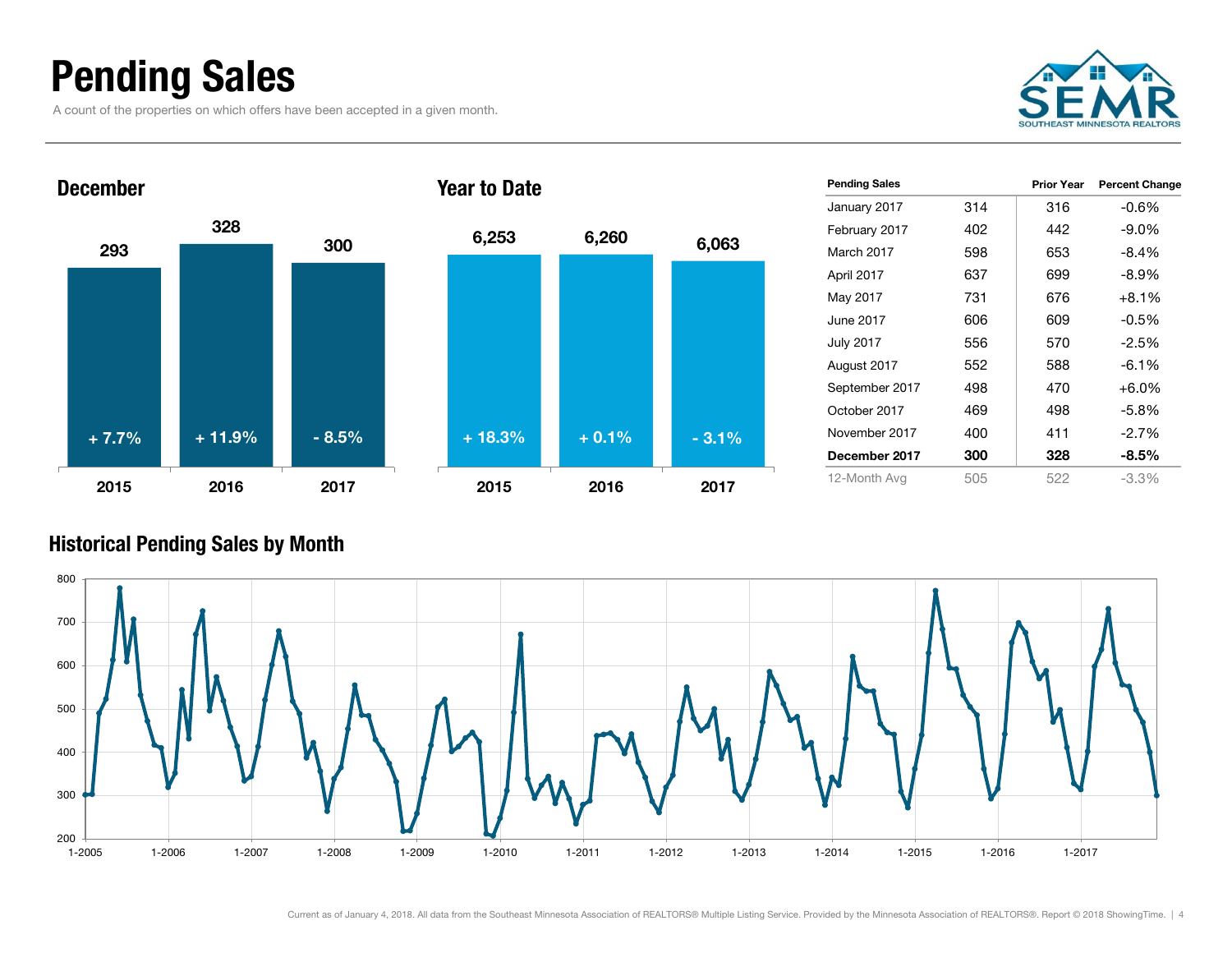### Closed Sales

A count of the actual sales that closed in a given month.





| <b>Closed Sales</b> |     | <b>Prior Year</b> | <b>Percent Change</b> |
|---------------------|-----|-------------------|-----------------------|
| January 2017        | 290 | 291               | $-0.3\%$              |
| February 2017       | 280 | 248               | $+12.9%$              |
| March 2017          | 425 | 401               | $+6.0\%$              |
| April 2017          | 415 | 531               | $-21.8%$              |
| May 2017            | 637 | 670               | -4.9%                 |
| June 2017           | 860 | 756               | $+13.8%$              |
| <b>July 2017</b>    | 592 | 639               | $-7.4\%$              |
| August 2017         | 587 | 674               | $-12.9%$              |
| September 2017      | 590 | 547               | $+7.9%$               |
| October 2017        | 524 | 509               | $+2.9%$               |
| November 2017       | 475 | 508               | -6.5%                 |
| December 2017       | 443 | 479               | -7.5%                 |
| 12-Month Avg        | 510 | 521               | $-2.1\%$              |
|                     |     |                   |                       |

#### Historical Closed Sales by Month

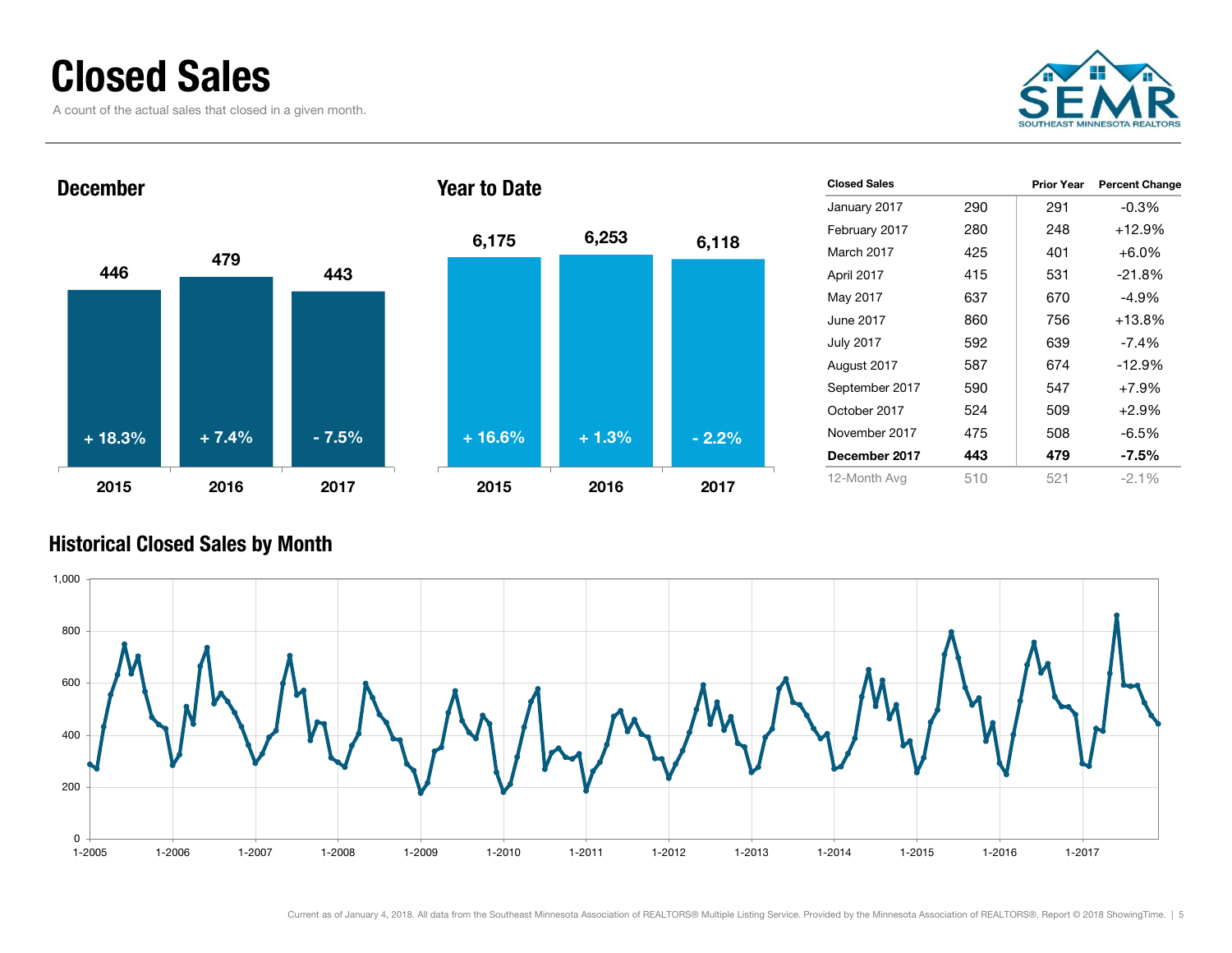### Days on Market Until Sale

Average number of days between when a property is listed and when an offer is accepted in a given month.





| Days on Market   |    | <b>Prior Year</b> | <b>Percent Change</b> |
|------------------|----|-------------------|-----------------------|
| January 2017     | 84 | 91                | $-7.7\%$              |
| February 2017    | 84 | 96                | $-12.5%$              |
| March 2017       | 85 | 94                | $-9.6%$               |
| April 2017       | 76 | 79                | $-3.8%$               |
| May 2017         | 60 | 69                | $-13.0%$              |
| June 2017        | 57 | 63                | $-9.5%$               |
| <b>July 2017</b> | 51 | 64                | $-20.3%$              |
| August 2017      | 53 | 61                | $-13.1%$              |
| September 2017   | 55 | 69                | $-20.3%$              |
| October 2017     | 57 | 73                | $-21.9%$              |
| November 2017    | 61 | 84                | $-27.4%$              |
| December 2017    | 67 | 80                | $-16.3%$              |
| 12-Month Avg     | 66 | 77                | $-14.3%$              |

#### Historical Days on Market Until Sale by Month

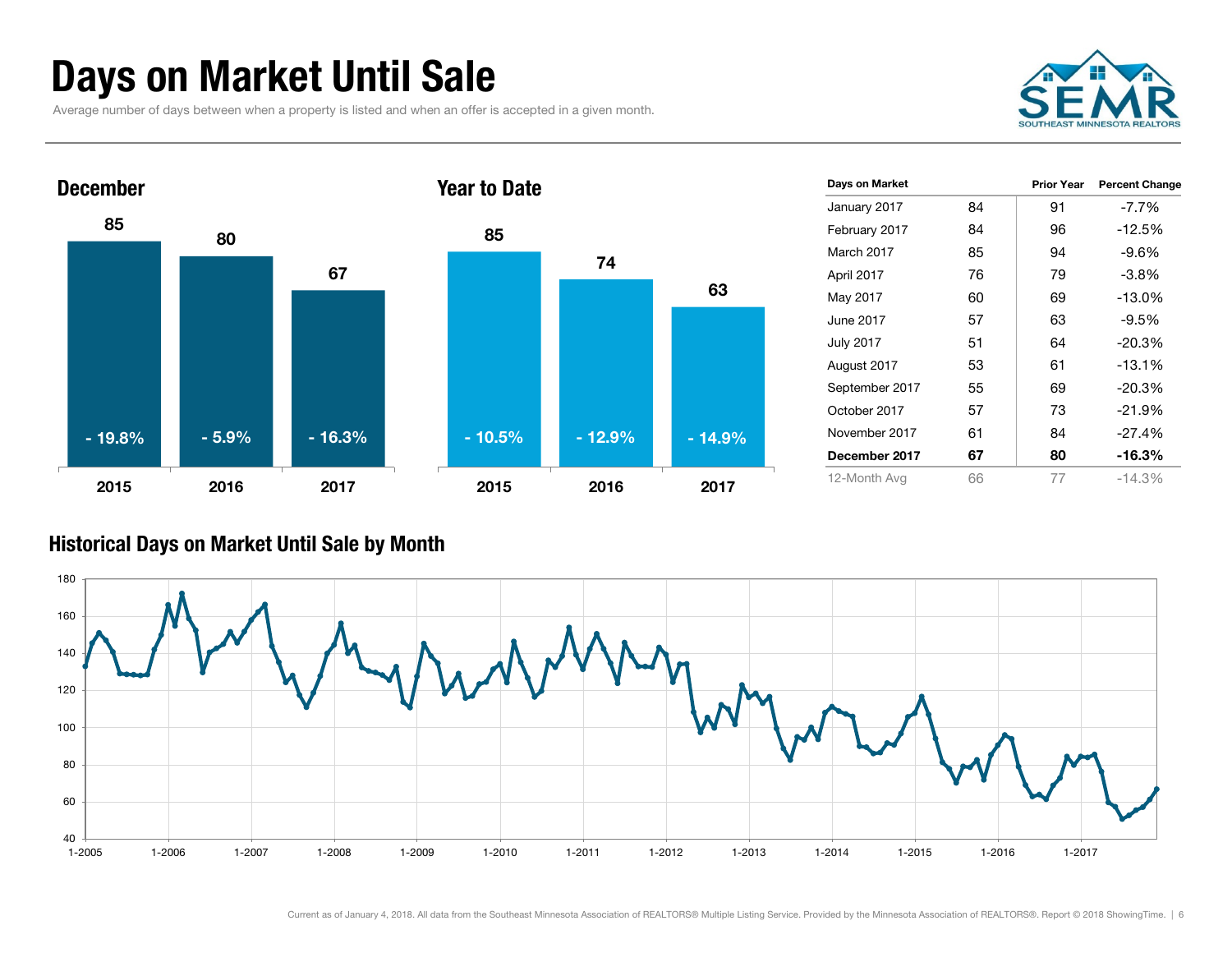### Median Sales Price

Point at which half of the sales sold for more and half sold for less, not accounting for seller concessions, in a given month.



#### December







| <b>Median Sales Price</b> |           | <b>Prior Year</b> | <b>Percent Change</b> |
|---------------------------|-----------|-------------------|-----------------------|
| January 2017              | \$164,900 | \$136,750         | $+20.6%$              |
| February 2017             | \$160,575 | \$142,500         | $+12.7%$              |
| March 2017                | \$165,950 | \$149,950         | $+10.7%$              |
| April 2017                | \$180,500 | \$165,500         | $+9.1%$               |
| May 2017                  | \$178,000 | \$165,000         | $+7.9%$               |
| June 2017                 | \$184,200 | \$178,000         | $+3.5%$               |
| <b>July 2017</b>          | \$176,950 | \$172,250         | $+2.7%$               |
| August 2017               | \$186,890 | \$167,200         | $+11.8%$              |
| September 2017            | \$180,000 | \$169,000         | $+6.5%$               |
| October 2017              | \$174,000 | \$159,950         | $+8.8%$               |
| November 2017             | \$174,125 | \$172,000         | $+1.2%$               |
| December 2017             | \$174,000 | \$160,950         | $+8.1%$               |
| 12-Month Avg              | \$175,008 | \$161,588         | +8.3%                 |

#### Historical Median Sales Price by Month

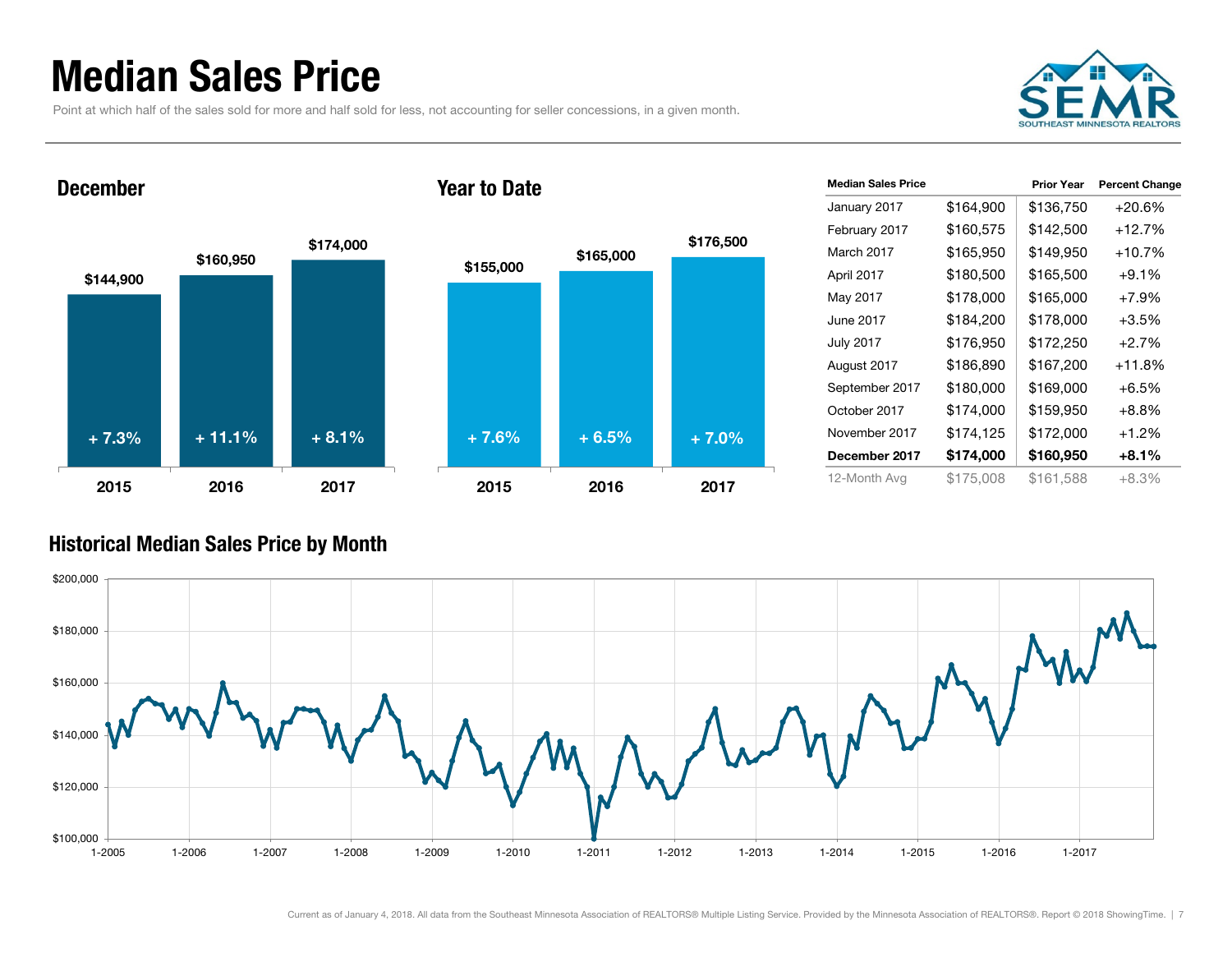### Average Sales Price

Average sales price for all closed sales, not accounting for seller concessions, in a given month.



December





| Avg. Sales Price |           | <b>Prior Year</b> | <b>Percent Change</b> |
|------------------|-----------|-------------------|-----------------------|
| January 2017     | \$186,558 | \$167,260         | $+11.5%$              |
| February 2017    | \$186,047 | \$168,721         | $+10.3%$              |
| March 2017       | \$200,324 | \$170,631         | $+17.4%$              |
| April 2017       | \$203,577 | \$186,276         | $+9.3%$               |
| May 2017         | \$206,503 | \$191,902         | $+7.6%$               |
| June 2017        | \$216,705 | \$200,574         | $+8.0\%$              |
| <b>July 2017</b> | \$204,122 | \$191,434         | $+6.6%$               |
| August 2017      | \$218,550 | \$196,740         | $+11.1%$              |
| September 2017   | \$201,168 | \$192,572         | $+4.5%$               |
| October 2017     | \$201,012 | \$182,341         | $+10.2%$              |
| November 2017    | \$202,129 | \$195,851         | $+3.2%$               |
| December 2017    | \$204,240 | \$188,260         | $+8.5%$               |
| 12-Month Avg     | \$202,578 | \$186,047         | +8.9%                 |

#### Historical Average Sales Price by Month

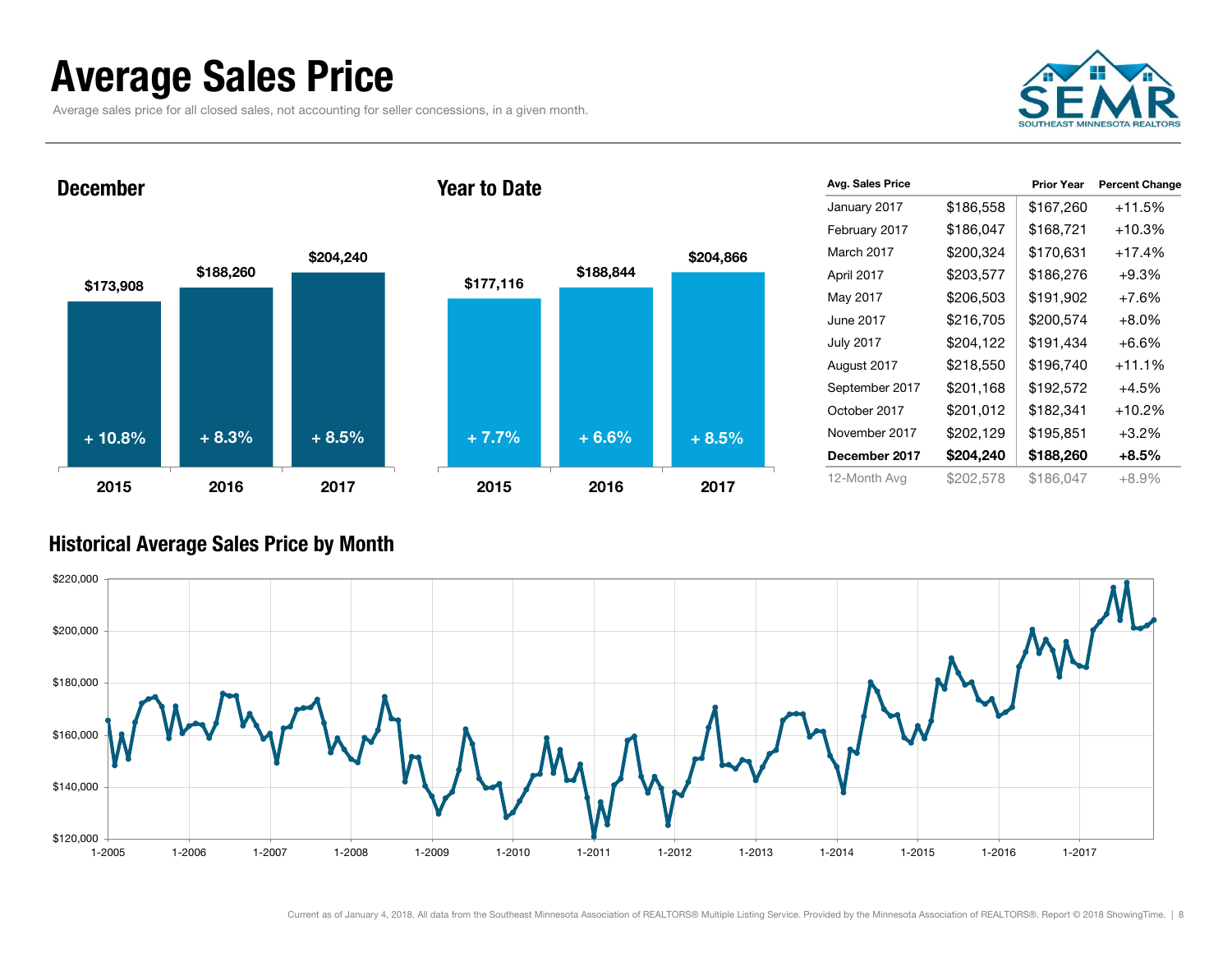## Percent of Original List Price Received

Percentage found when dividing a property's sales price by its original list price, then taking the average for all properties sold in a given month, not accounting for seller concessions.



94.0% 94.5% 95.4% 2015 2016 2017 December 95.1% 96.0% 96.8% 2015 2016 2017 Year to Date + 2.2% + 0.5% + 1.0% + 1.8% + 0.9% + 0.8%

| Pct. of Orig. Price Received |       | <b>Prior Year</b> | <b>Percent Change</b> |
|------------------------------|-------|-------------------|-----------------------|
| January 2017                 | 95.1% | 93.5%             | $+1.7%$               |
| February 2017                | 94.9% | 93.4%             | $+1.6\%$              |
| March 2017                   | 96.6% | 95.1%             | $+1.6\%$              |
| April 2017                   | 97.5% | 96.5%             | $+1.0%$               |
| May 2017                     | 97.7% | 97.1%             | $+0.6%$               |
| June 2017                    | 98.0% | 97.7%             | $+0.3%$               |
| <b>July 2017</b>             | 97.5% | 97.1%             | $+0.4%$               |
| August 2017                  | 97.0% | 96.6%             | $+0.4%$               |
| September 2017               | 96.9% | 96.1%             | $+0.8\%$              |
| October 2017                 | 96.4% | 95.1%             | $+1.4%$               |
| November 2017                | 95.8% | 94.7%             | $+1.2%$               |
| December 2017                | 95.4% | 94.5%             | $+1.0%$               |
| 12-Month Avg                 | 96.6% | 95.6%             | $+1.0%$               |

#### Historical Percent of Original List Price Received by Month

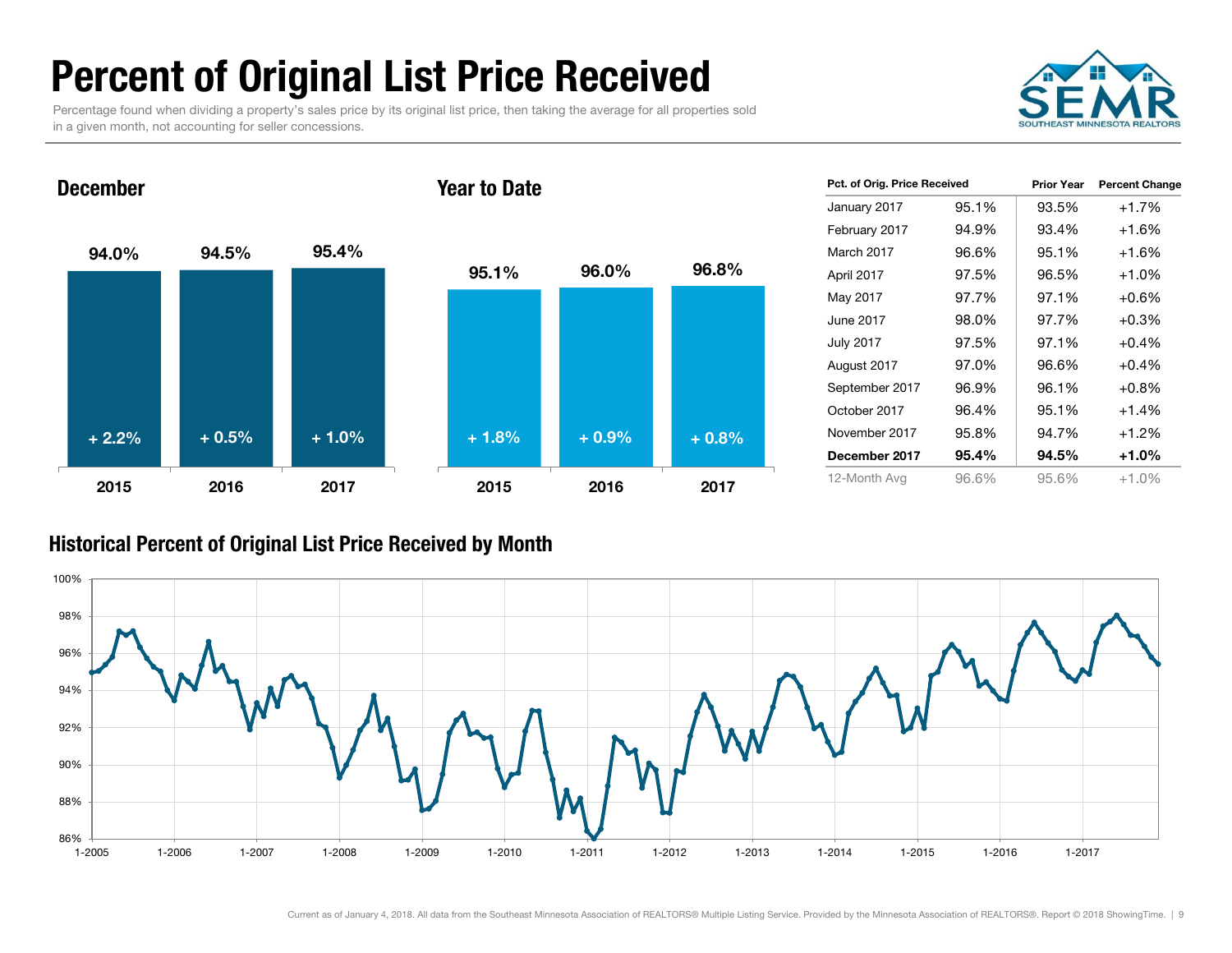## Housing Affordability Index

This index measures housing affordability for the region. For example, an index of 120 means the median household income is 120% of what is necessary to qualify for the median-priced home under prevailing interest rates. A higher number means greater affordability.



### 265 <sup>235</sup> <sup>225</sup> 2015 2016 2017 December 247 229 222 2015 2016 2017 Year to Date - 11.1% - 11.3% - 4.3% - 11.5% - 7.3% - 3.1%

| <b>Affordability Index</b> |     | <b>Prior Year</b> | <b>Percent Change</b> |
|----------------------------|-----|-------------------|-----------------------|
| January 2017               | 227 | 285               | -20.4%                |
| February 2017              | 240 | 283               | $-15.2%$              |
| March 2017                 | 232 | 267               | $-13.1%$              |
| April 2017                 | 217 | 242               | $-10.3%$              |
| May 2017                   | 222 | 243               | $-8.6\%$              |
| June 2017                  | 214 | 229               | $-6.6%$               |
| <b>July 2017</b>           | 223 | 237               | $-5.9\%$              |
| August 2017                | 213 | 244               | $-12.7%$              |
| September 2017             | 221 | 241               | $-8.3\%$              |
| October 2017               | 225 | 258               | $-12.8%$              |
| November 2017              | 227 | 227               | $0.0\%$               |
| December 2017              | 225 | 235               | $-4.3%$               |
| 12-Month Avg               | 224 | 249               | $-10.0\%$             |

#### Historical Housing Affordability Index by Month

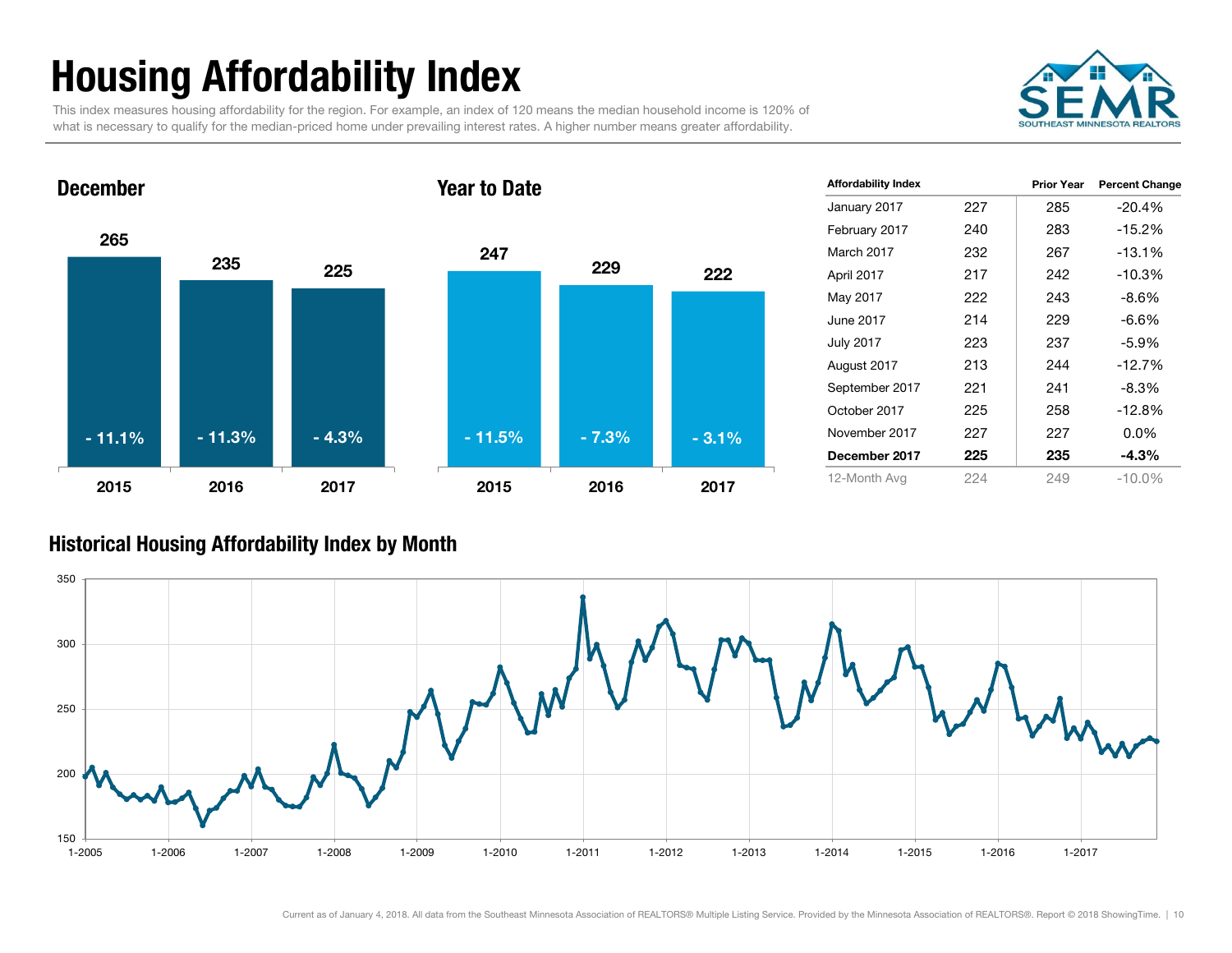### Inventory of Homes for Sale

The number of properties available for sale in active status at the end of a given month.





#### Historical Inventory of Homes for Sale by Month

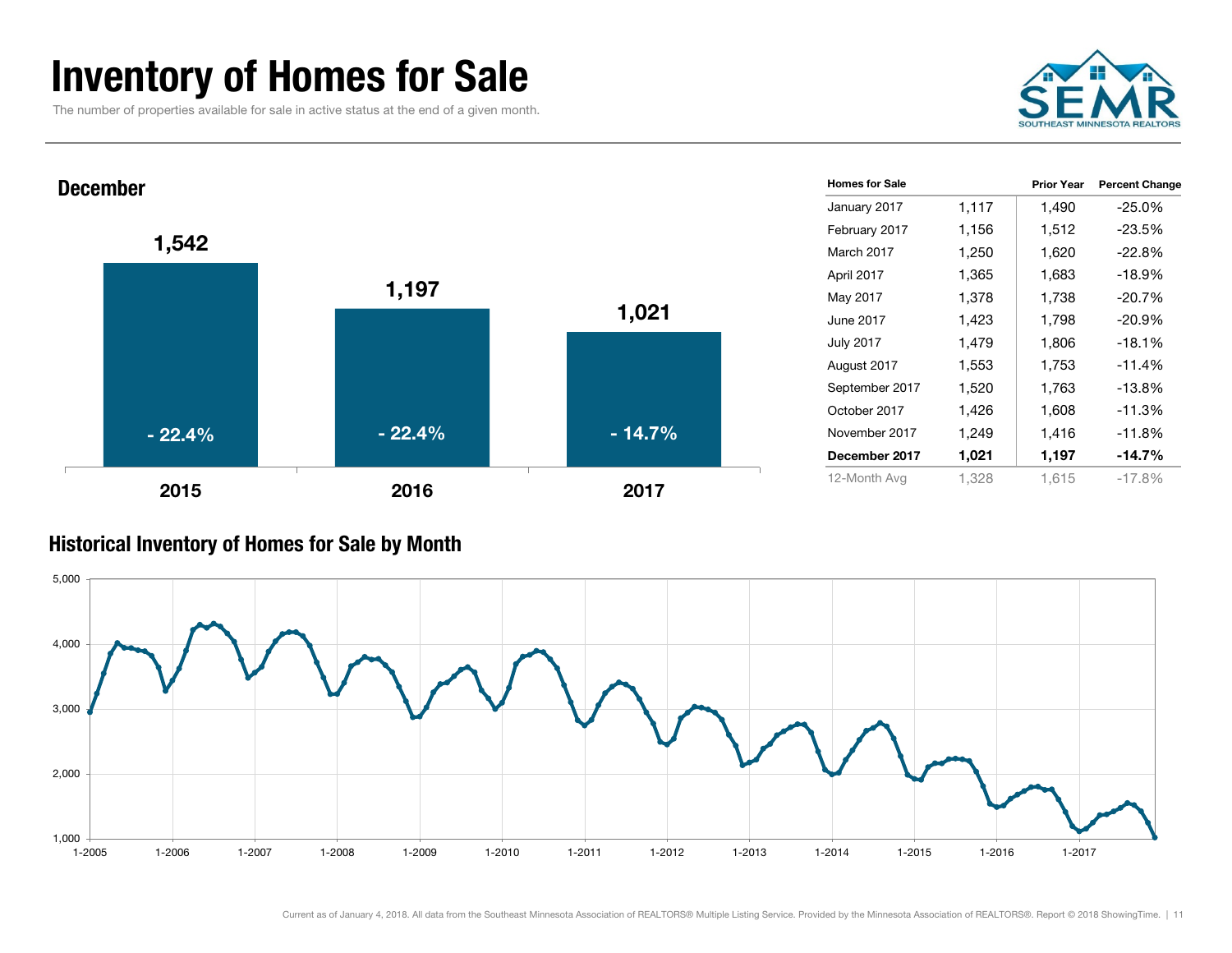### Months Supply of Inventory

The inventory of homes for sale at the end of a given month, divided by the average monthly pending sales from the last 12 months.





#### Historical Months Supply of Inventory by Month